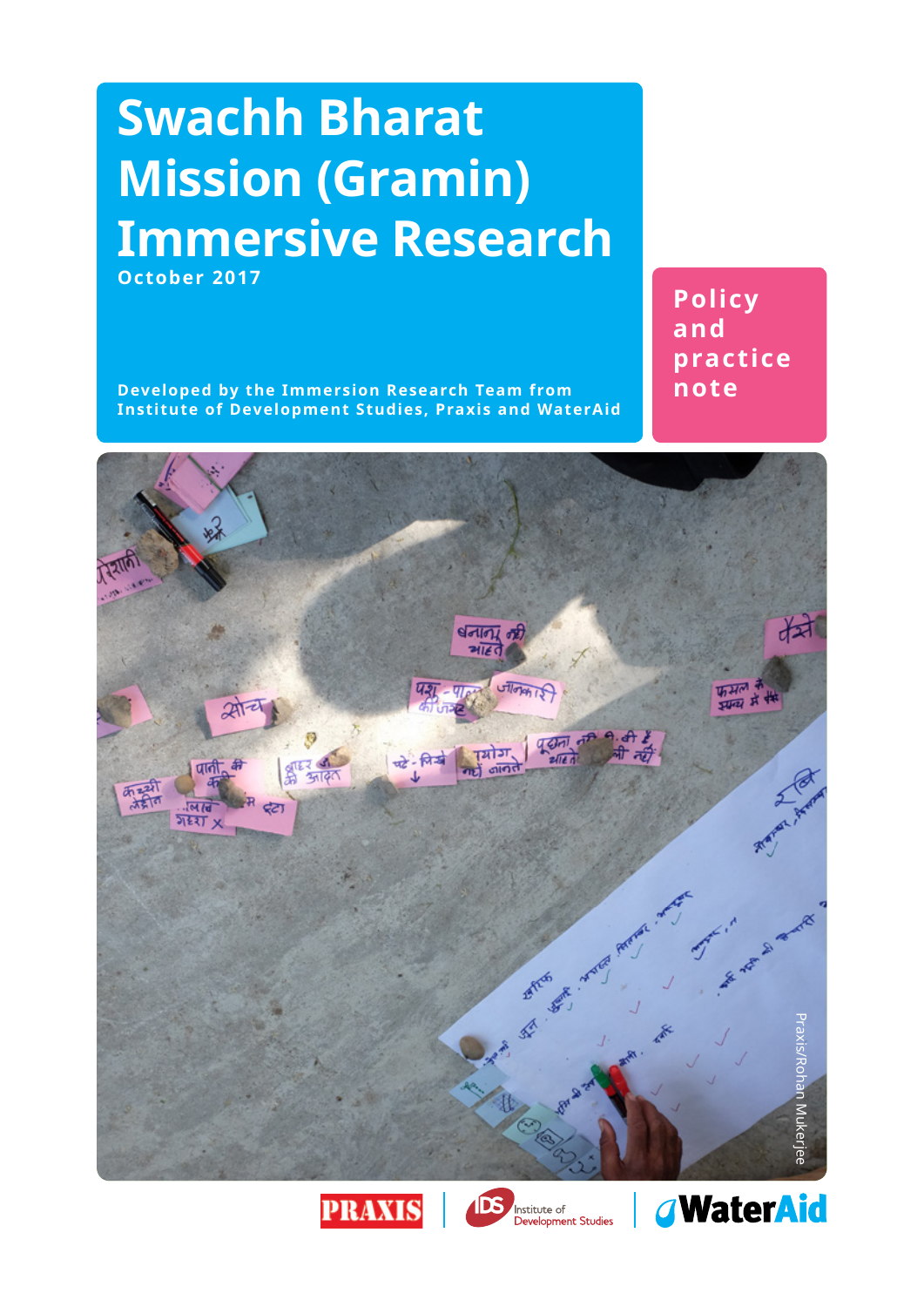## **Introduction**

The Swachh Bharat Mission-Gramin (SBM-G) immersive research was carried out by the senior researchers from Praxis along with WaterAid and the Institute of Development Studies. In April, the researchers spent three nights and up to four days in each of a total of eight villages in Madhya Pradesh (3), Uttar Pradesh (2) and Rajasthan (3), in districts which had been declared open defecation free (ODF). The aim was to gain in-depth qualitative insights relevant for SBM-G, starting with an agenda of questions and issues and then exploring new topics that emerged as significant throughout the research. The insights gathered help raise critical questions, without necessarily providing definitive answers. A detailed account of the findings, backed and illustrated with evidence and examples, can be found in the main report in **[wateraidindia.in/](http://wateraidindia.in/immersion-sbm/) [immersion-sbm](http://wateraidindia.in/immersion-sbm/)**. This policy and practice

**In April, the researchers spent three nights and up to four days in each of a total of eight villages in Madhya Pradesh (3), Uttar Pradesh (2) and Rajasthan (3), in districts which had been declared open defecation free (ODF).**

note is intended for all those who are engaged in the SBM-G, its partners and researchers. It builds selectively on the findings and insights we gained from the immersion research together with other recent field visits. It summarises the key drivers of success observed at the ground level, and lists actions we recommend for consideration.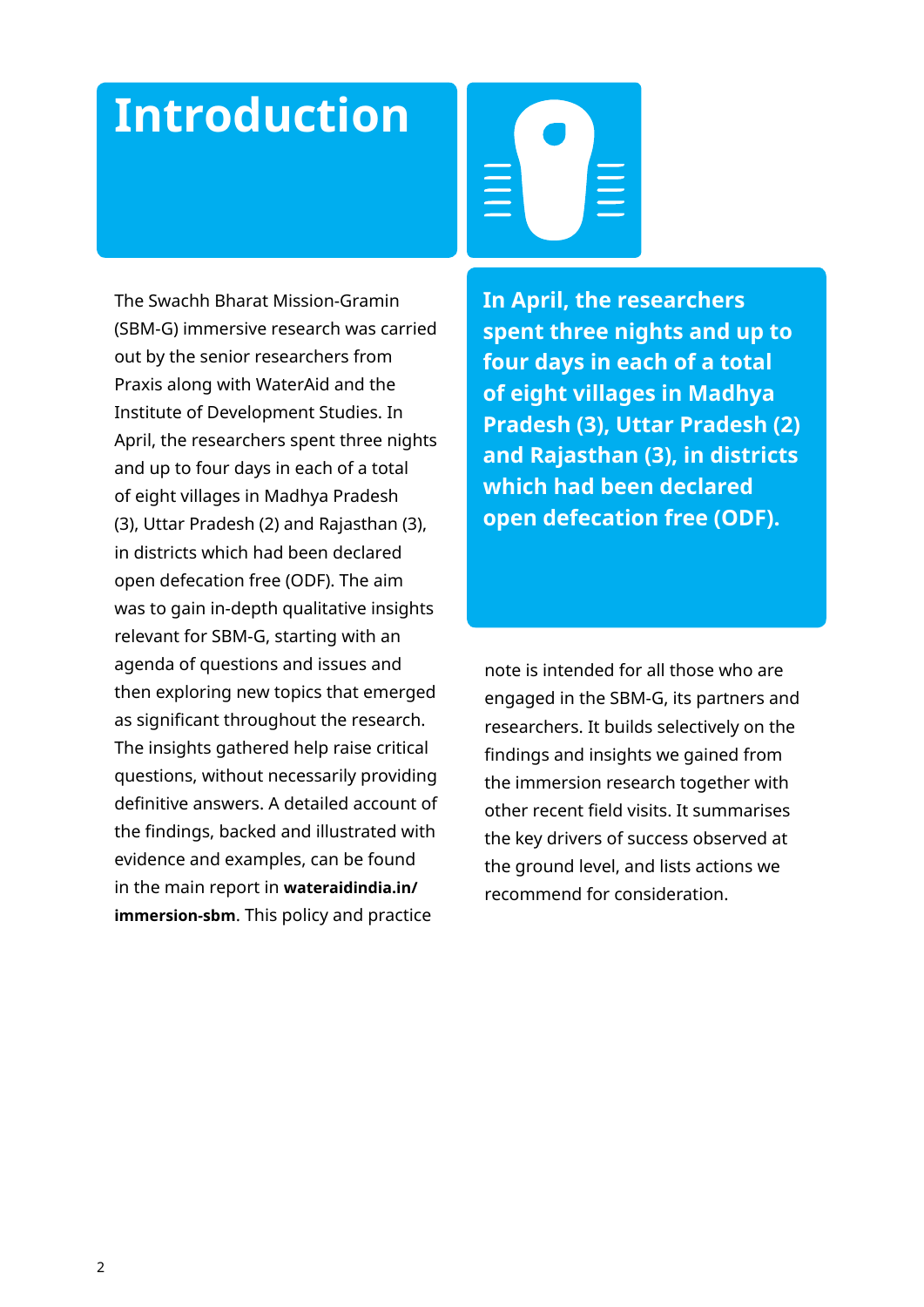## **Key drivers of success at the village and household level**

Based on the success stories and failures observed in our fieldwork, we see four key drivers of success in SBM-G, looking at it at the household level: (1) local ownership, (2) behaviour change efforts, (3) quality of toilets, and (4) inclusion.

### **Local ownership**

**What is required?** Households and communities believe in SBM and take ownership.

**What were the realities observed?** Participation and engagement of households lead to higher uptake

and sustainability, but they were inhibited by the rushed top-down implementation of SBM caused by unrealistic deadlines for districts to become ODF.

Insufficient material and/or sub-standard quality of construction led to dissatisfaction, lower usage, and lack of trust.

Distrust of messages from the Government based on experience with earlier programmes inhibited influence and change.

Lack of efforts in anganwadis (often without toilets) and schools (often with toilets, but half of them unused because of filth or disrepair) undermined households' belief in the sincerity of Government efforts.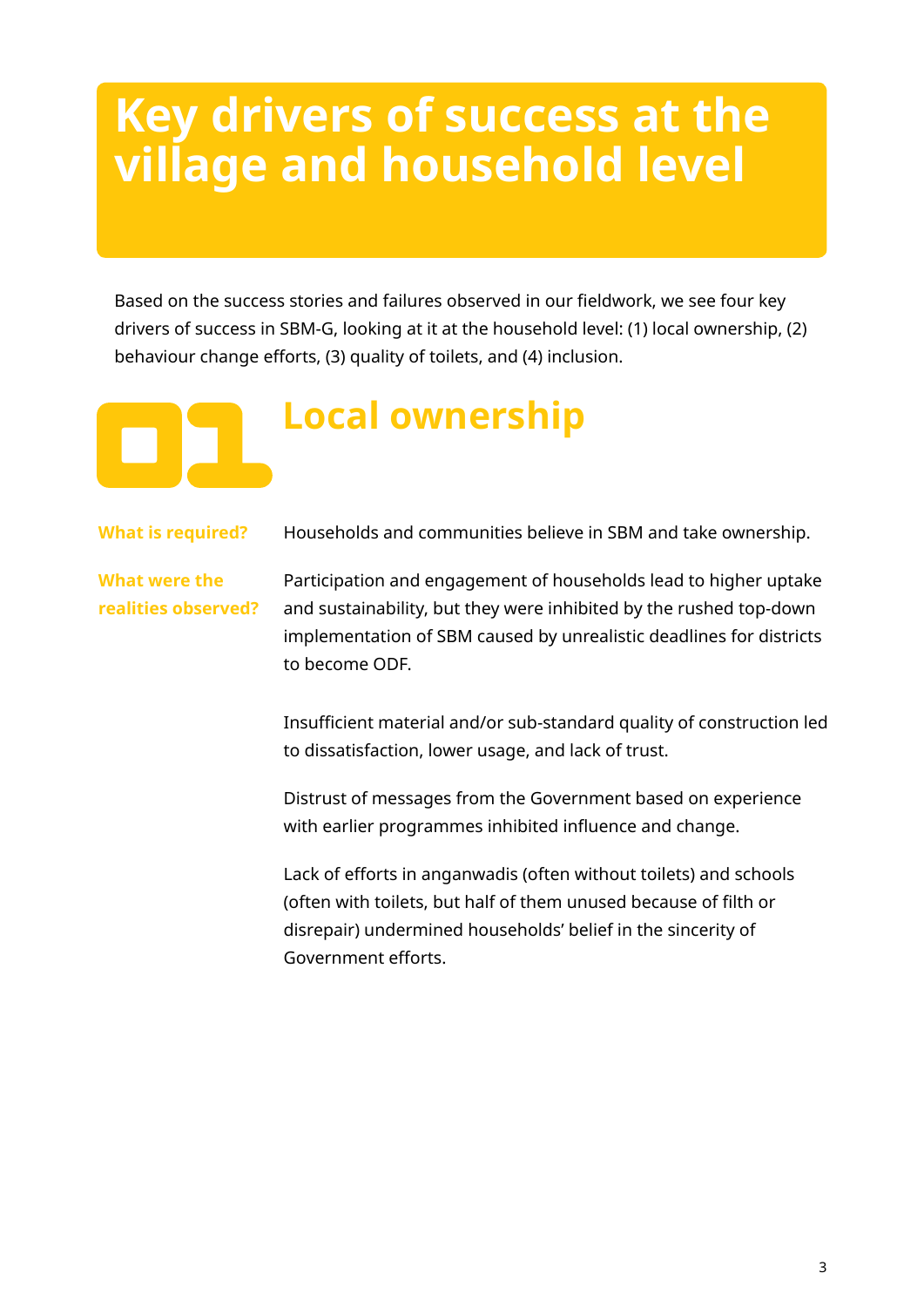

## **Behaviour change efforts**

**What is required?** Behaviour change factors being addressed holistically and in a sustained way.

**What were the realities observed?** The opportunity to receive an incentive or a free toilet was a key driver for toilet construction. Threats of sanctions and sanctions were widely used and reportedly effective in enforcing toilet construction and short-term use, though contentious.

Behaviour change messages (Information, Education and Communication [IEC] materials) stressed dignity, shame and respect for women, which can be counterproductive from a gender perspective. Women recalled triggering more than men, and found it more impactful. Attention to men and changing their open defecation (OD) habits was lacking, as well as menstrual hygiene management, handling of children's faeces and handwashing at critical times.

Availability of water emerged as a significant variable influencing toilet usage, especially where there was seasonal scarcity. Women usually bore the burden of bringing water and cleaning the toilet. No information was available on water saving techniques or options (e.g. rural pans).

## **Quality of toilets**

| <b>What is required?</b>             | Toilet construction being of high quality and based on adequate<br>technologies.                                                                                                                                                                                      |
|--------------------------------------|-----------------------------------------------------------------------------------------------------------------------------------------------------------------------------------------------------------------------------------------------------------------------|
| What were the<br>realities observed? | Panchayat driven bulk purchase of materials and arrangement of<br>construction (by masons and contractors) was widespread.                                                                                                                                            |
|                                      | Twin leach-pits were promoted by the Government one-size-<br>fits-all approach, irrespective of the local conditions. Meanwhile,<br>preferences for big septic tanks were deeply embedded among<br>households, who believed twin pits are too small and sub-standard. |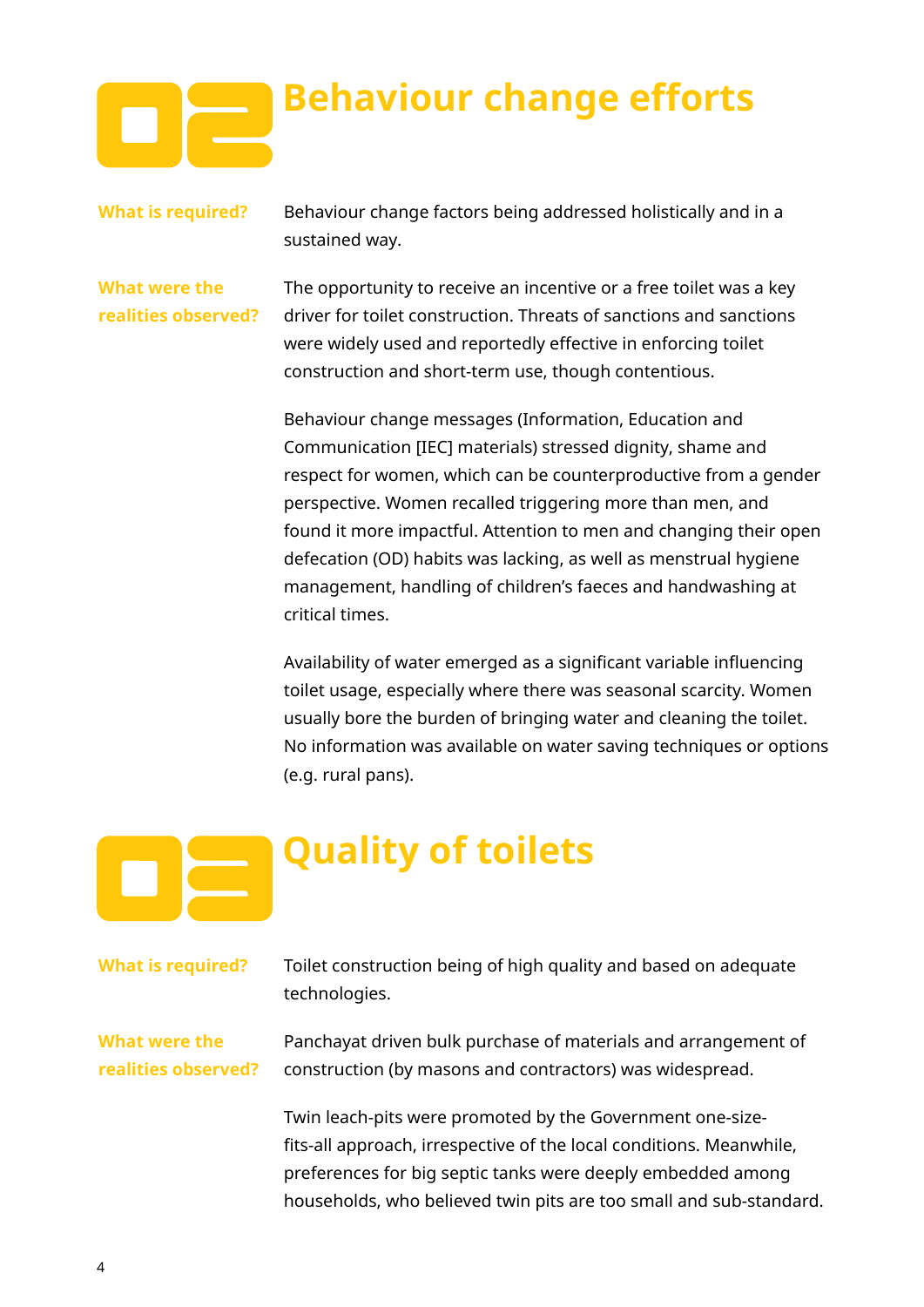Households had not received information regarding design options, technical details or amount of materials required.

Many toilets were of sub-standard quality, and had flawed designs, such as septic tanks that are not water-tight or excessively deep pits.

# **Inclusion**

**What is required?** Sincere efforts being made for inclusion of poor and marginalised households.

**What were the realities observed?** Only one of the eight villages visited could be considered ODF, despite most of them having passed the ODF verification (SBM authorities in one district reported that 90% coverage was enough for being awarded ODF status). Average coverage, combining estimations from the eight villages would be 70%. Invariably, those left behind without toilets or with inadequate toilets were the poorest households or households from marginalised communities (ST, SC).

> Sanctions and threats were biased towards the least powerful sections of society and had sometimes crossed the line of infringement of human rights of households. This was compounded by *Nigrani Samitis* and children committees being dominated by higher castes and those close to the Sarpanch, which reinforced discrimination against lower castes and those least able to afford or construct toilets.

Insufficient efforts were made in remote villages, with difficult terrains or where security is an issue, leading to lower coverage.

The special needs of people with disabilities or in old age were often not recognised and addressed.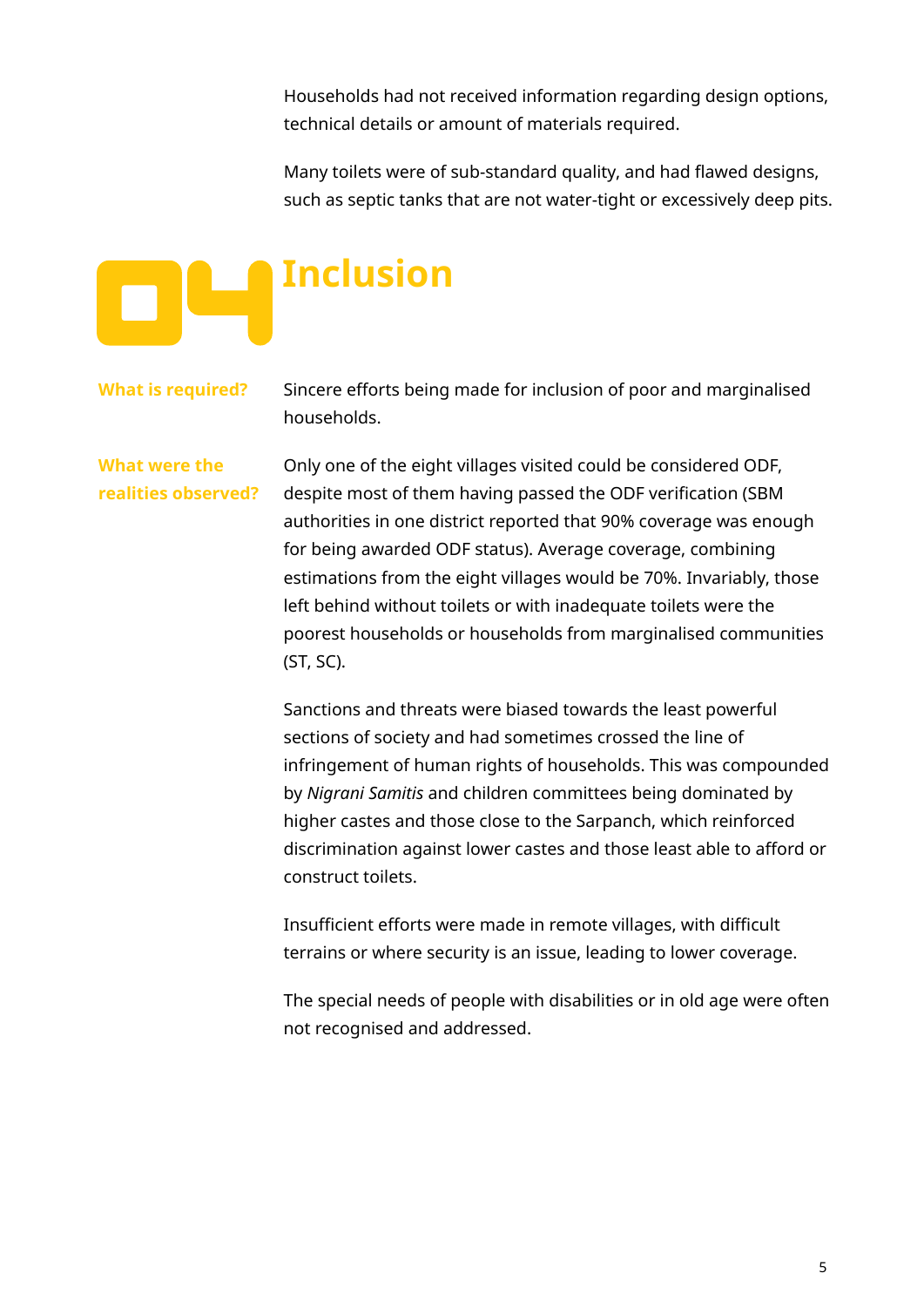## **Recommendations and ideas**

Recommendations and ideas listed below emerge from the findings of the research, and are structured along the areas of behaviour change, technology, post-ODF, and policy, with inclusion and ownership issues integrated transversally. Where these are already policy and being acted on, we hope these findings will act as confirmation and reinforcement; and where they are new, we hope they will be considered.

### **Behaviour change**

- Conduct a review of the current use of sanctions and threats and provide guidance to states, discouraging it as a key strategy and setting boundaries to avoid human rights violations
- Review IEC to ensure campaigns refrain from gender stereotyping in its messaging (dignity of women only), but rather try to address existing gender imbalances (cleaning of toilets, carrying water) and to motivate men to give up OD. This could be driven through innovation and action-learning processes
- Provide guidance and training to ensure *Nigrani Samitis* and similar committees include members of all castes, religions, genders and political sides

### **Toilet technology**

- Radically transform awareness about technical issues of rural sanitation, through extensive IEC efforts aimed at the households, which could include:
	- Preparation and distribution of handbills in local languages and scripts with clear diagrams to empower households to demand and supervise quality and oversee masons and hold contractors and village leaders into account
	- Intensify promotion of twin pits wherever adequate, and promote appropriate technology options elsewhere. Address myths for instance by distributing sona khad (twin pit completely composted fertiliser) to village leaders, committees and motivators to show it is odourless and harmless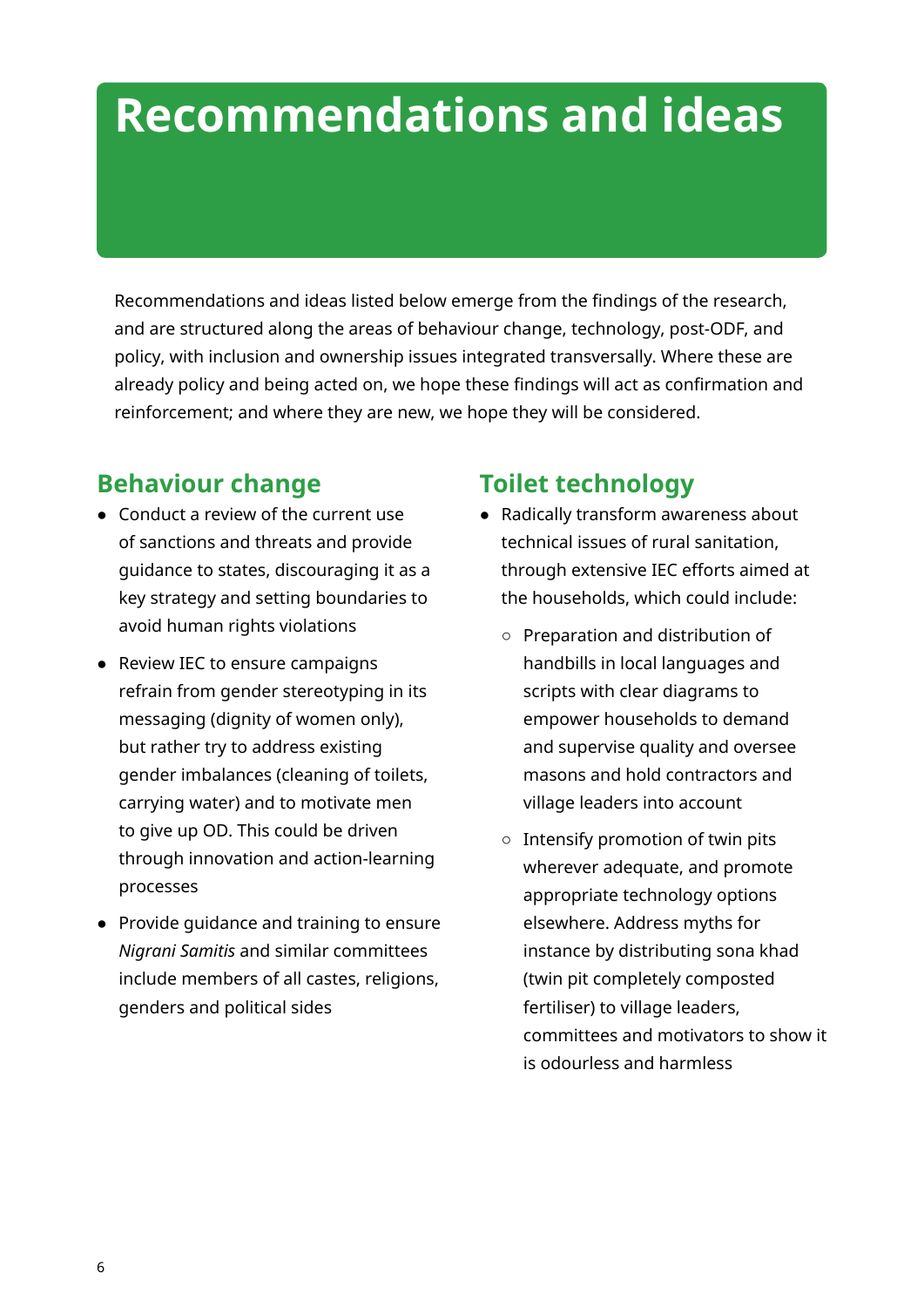● Train and supervise SBM staff, village leaders, motivators and masons to highlight frequent shortcomings in current practices (distance between twin pits, and the need of baffles and soak pits in septic tanks) and provide clarity on what technologies are fit for each context and type of user. For instance, pit types that suit flooded areas, rocky terrain and water scarce areas, as well as accessible designs for people with disabilities. Additional resources should be made available for such situations

### **Post-ODF**

- Consider classifying ODF-declared villages into different levels (eg Bronze, Silver and Gold) or other mechanisms to incentivise continued efforts beyond ODF declaration. These efforts could include:
	- Catering for any households and sections without toilets
	- Improving sub-standard toilets
	- Institutional toilets
	- Shared toilets with excessive users
	- Partial usage and non-usage
	- Solid and liquid waste management
- Facilitate committees and villagers to appraise, analyse and plan action for unfinished business including the above list
- Give priority to providing accessible water supplies in all seasons, research current patterns of sanitation related water use and promote water-sparing practices

● Address hygiene behaviours such as handwashing and child faeces management

#### **Policy**

- Improve monitoring and accountability mechanisms to enhance trust of Government and avoid rushed lowquality implementation, including:
	- Increase emphasis on output and process indicators, such as participation of households, capacity building of masons, quality construction, and usage rates, etc
	- Compulsory requirement of geotagged photographs of toilet substructure, before being covered, in the routine physical progress reporting system
	- Use information and communications technology (ICT) creatively to increase dissemination of information and enable feedback and accountability from citizens, for instance, creating a toll free number for people to call and a 'Hamara shauchalay' citizens feedback App
	- Improve ODF verification to ensure reliability, including monitoring sustained use of toilet and handwashing for a minimum period of 6 months
- Promote sanitation (with attention to operation and maintenance) in schools and anganwadis to ensure high standards, becoming role models for the areas they are in, and showcasing Government's sincerity in its efforts with SBM